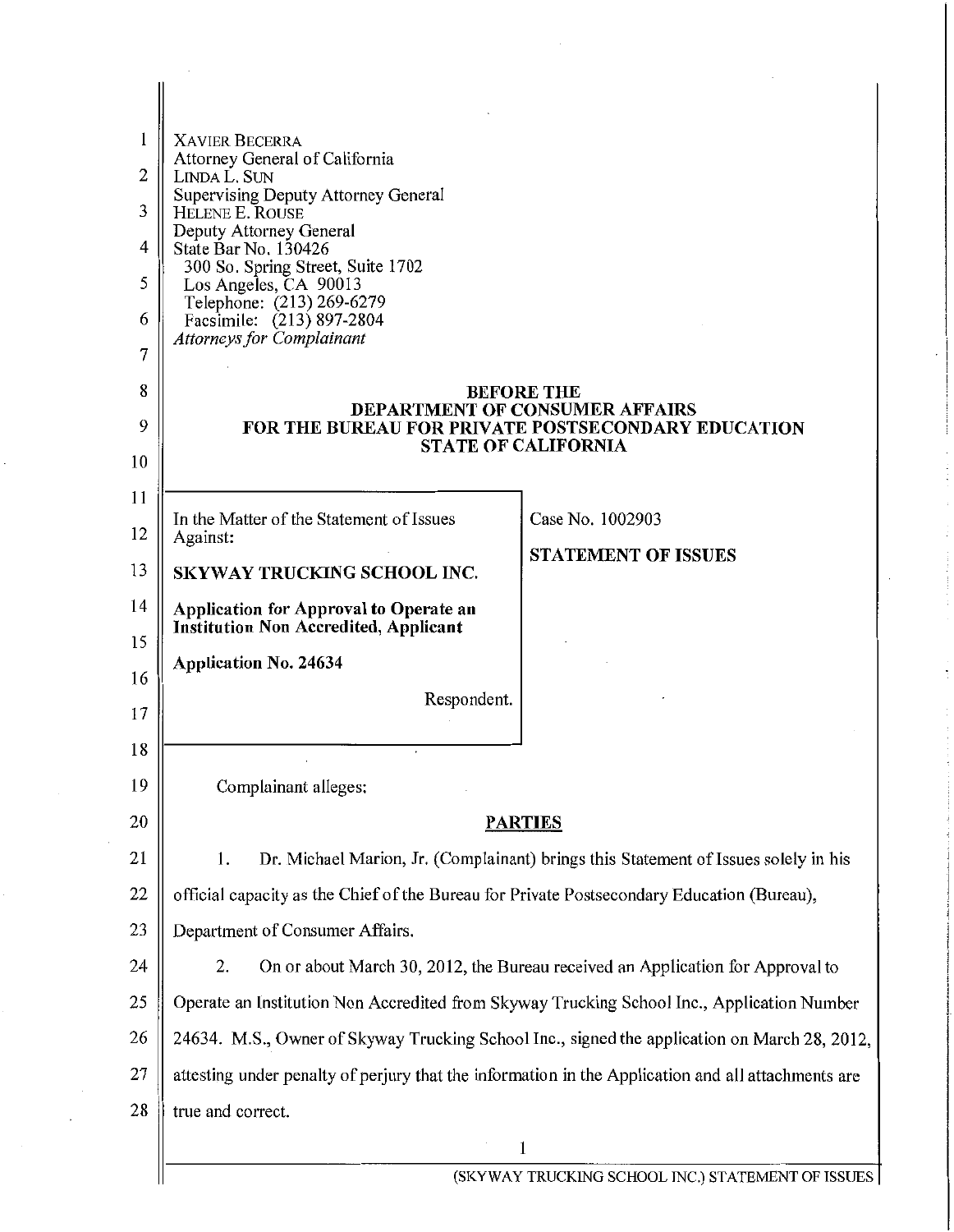| 1              | <b>JURISDICTION AND STATUTORY PROVISIONS</b>                                                                                                                                                                                                    |
|----------------|-------------------------------------------------------------------------------------------------------------------------------------------------------------------------------------------------------------------------------------------------|
| $\overline{2}$ | 3.<br>This Statement of Issues is brought before the Director of the Department of                                                                                                                                                              |
| 3              | Consumer Affairs (Director) for the Bureau, under the authority of the following laws. All                                                                                                                                                      |
| $\overline{4}$ | section references are to the Education Code, unless otherwise indicated.                                                                                                                                                                       |
| 5              | 4.<br>Section 94885 states as follows:                                                                                                                                                                                                          |
| 6<br>7         | (a) The bureau shall adopt by regulation minimum operating standards for<br>an institution that shall reasonably ensure that all of the following occur:                                                                                        |
| 8              | (1) The content of each educational program can achieve its stated<br>objective.                                                                                                                                                                |
| 9<br>10        | (2) The institution maintains specific written standards for student<br>admissions for each educational program and those standards are related to the<br>particular educational program.                                                       |
| 11<br>12       | (3) The facilities, instructional equipment, and materials are sufficient to<br>enable students to achieve the educational program's goals.                                                                                                     |
| 13             | (4) The institution maintains a withdrawal policy and provides refunds.                                                                                                                                                                         |
| 14             | (5) The directors, administrators, and faculty are properly qualified.                                                                                                                                                                          |
| 15             | (6) The institution is financially sound and capable of fulfilling its<br>commitments to students.                                                                                                                                              |
| 16<br>17       | (7) That, upon satisfactory completion of an educational program, the<br>institution gives students a document signifying the degree or diploma awarded.                                                                                        |
| 18             | (8) Adequate records and standard transcripts are maintained and are<br>available to students.                                                                                                                                                  |
| 19<br>20       | (9) The institution is maintained and operated in compliance with this<br>chapter and all other applicable ordinances and laws.                                                                                                                 |
| 21             | (b) Except as provided in Section 94885.1, an institution offering a degree<br>must satisfy one of the following requirements:                                                                                                                  |
| 22             | (1) Accreditation by an accrediting agency recognized by the United                                                                                                                                                                             |
| 23             | States Department of Education, with the scope of that accreditation covering the<br>offering of at least one degree program by the institution.                                                                                                |
| 24<br>25       | (2) An accreditation plan, approved by the bureau, for the institution to<br>become fully accredited within five years of the bureau's issuance of a provisional<br>approval to operate to the institution                                      |
| 26             | 5.<br>Section 94886 states:                                                                                                                                                                                                                     |
| 27<br>28       | Except as exempted in Article 4 (commencing with section 94874) or in<br>compliance with the transition provisions in Article 2 (commencing with Section<br>94802), a person shall not open, conduct, or do business as a private postsecondary |
|                | 2                                                                                                                                                                                                                                               |
|                | (SKYWAY TRUCKING SCHOOL INC.) STATEMENT OF ISSUES                                                                                                                                                                                               |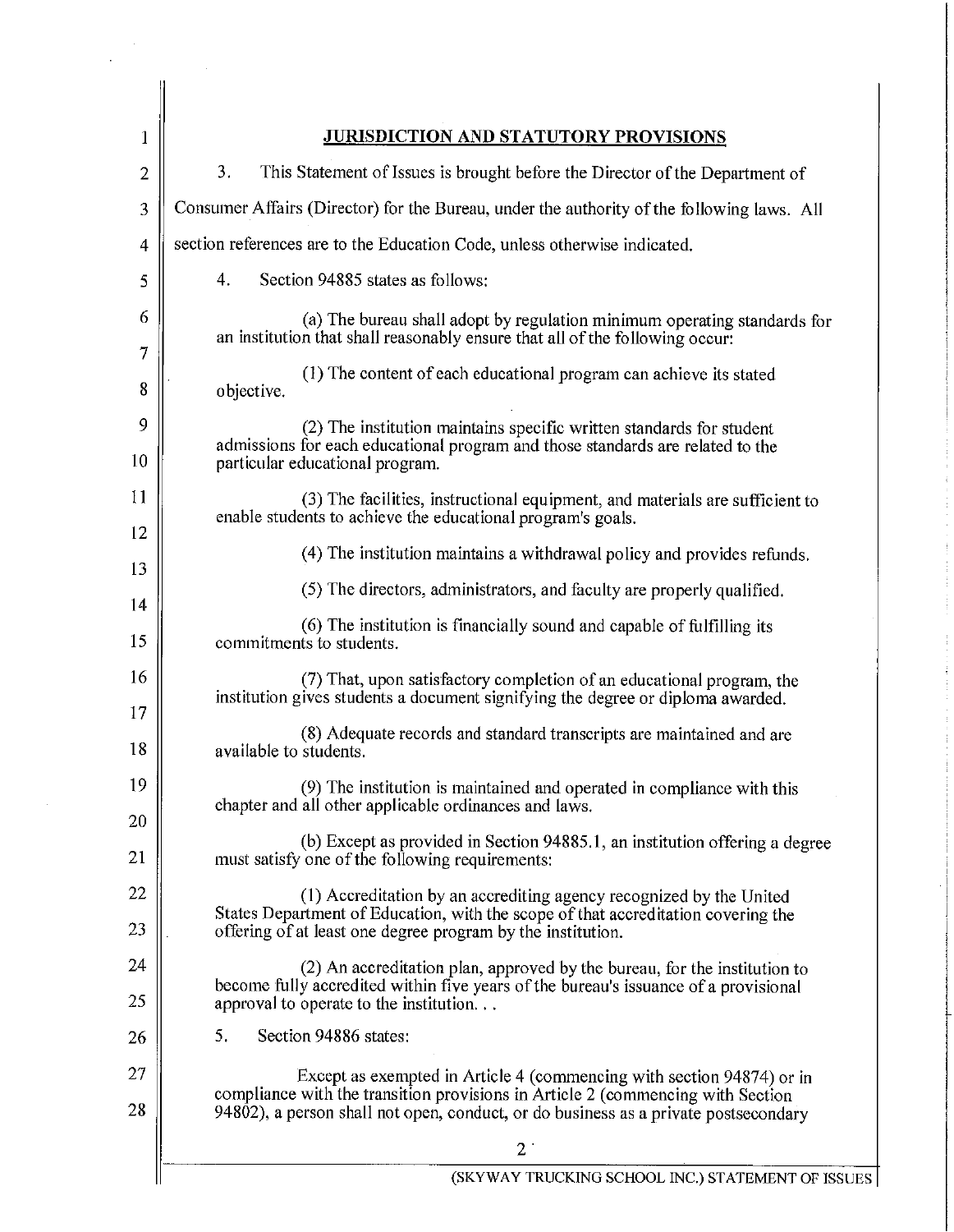| 1              | educational institution in this state without obtaining an approval to operate under this<br>chapter.                                                                                                                                 |
|----------------|---------------------------------------------------------------------------------------------------------------------------------------------------------------------------------------------------------------------------------------|
| $\overline{2}$ | Section 94887 states:<br>6.                                                                                                                                                                                                           |
| 3              | An approval to operate shall be granted only after an applicant has                                                                                                                                                                   |
| $\overline{4}$ | presented sufficient evidence to the bureau, and the bureau has independently verified<br>the information provided by the applicant through site visits or other methods deemed                                                       |
| 5              | appropriate by the bureau, that the applicant has the capacity to satisfy the minimum<br>operating standards. The bureau shall deny an application for an approval to operate if<br>the application does not satisfy those standards. |
| 6              |                                                                                                                                                                                                                                       |
| 7              | <b>REGULATORY PROVISIONS</b>                                                                                                                                                                                                          |
| 8              | California Code of Regulations (CCR), title 5, section 71400, provides, in relevant<br>7.                                                                                                                                             |
| 9              | part:                                                                                                                                                                                                                                 |
| 10             | (a) Action by the Bureau shall not commence until a completed Form<br>Application 94886 for approval to operate, or for verification of exemption, has been                                                                           |
| 11             | submitted to the Bureau for its review.                                                                                                                                                                                               |
| 12             | (b) Within 30 days after receipt of a Form Application 94886 for approval<br>to operate as required by Article 1, or for verification of exemption, the Bureau shall                                                                  |
| 13             | notify the institution in writing that the application is complete and has been accepted<br>for filing or that the application is not complete. If the application is not complete, the                                               |
| 14             | Bureau shall specify in the notice what additional information or documents are<br>needed from the institution in order for the application to be deemed complete.                                                                    |
| 15             | (c) The Bureau shall consider an application to be complete if it appears                                                                                                                                                             |
| 16             | that the institution has submitted all of the information, documents, and fees required<br>by the Act and by Article 2 of this chapter. This includes any additional documents                                                        |
| 17             | the Bureau may request to determine if the institution's proposed implementation<br>meets the minimum operating standards of section 94885 of the Code.                                                                               |
| 18             | (d) Pursuant to section 94887 of the Code, the Bureau will either grant or                                                                                                                                                            |
| 19             | deny an application                                                                                                                                                                                                                   |
| 20             | CCR, title 5, section 71700 states: "The Bureau may request that an institution<br>8.                                                                                                                                                 |
| 21             | document compliance with the standards set forth in the Act and this Division to obtain and                                                                                                                                           |
| 22             | maintain an approval to operate."                                                                                                                                                                                                     |
| 23             | 9.<br>CCR, title 5, section 71710 states:                                                                                                                                                                                             |
| 24             | In order to meet its mission and objectives, the educational program<br>defined in section 94837 of the Code shall be comprised of a curriculum that                                                                                  |
| 25             | includes:                                                                                                                                                                                                                             |
| 26             | *****                                                                                                                                                                                                                                 |
| 27             | (c) course or module materials that are designed or organized by duly                                                                                                                                                                 |
| 28             | qualified faculty. For each course or module, each student shall be provided with a<br>syllabus or course outline that contains:                                                                                                      |
|                | 3                                                                                                                                                                                                                                     |
|                | (SKYWAY TRUCKING SCHOOL INC.) STATEMENT OF ISSUES                                                                                                                                                                                     |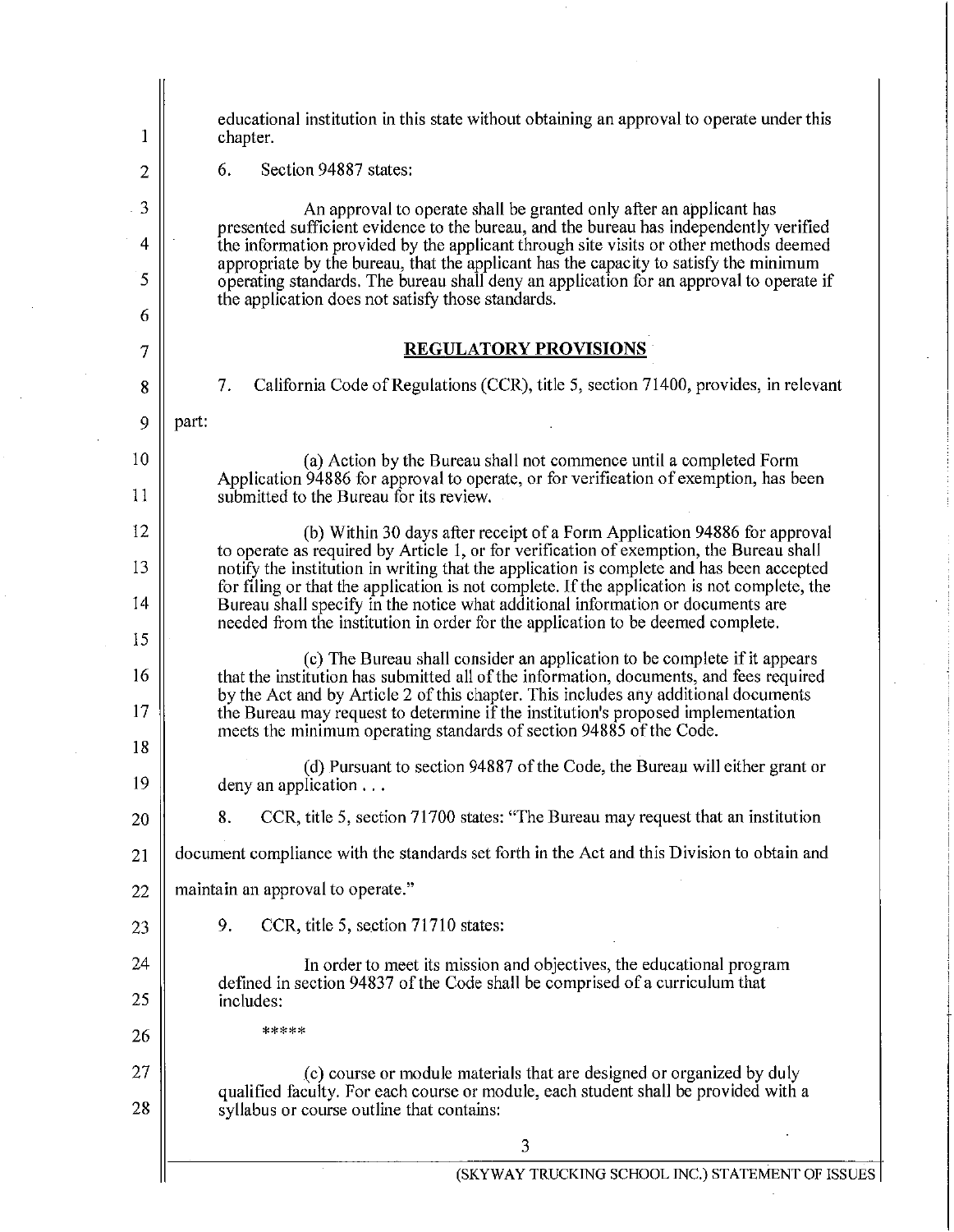| 1              | (1) a short, descriptive title of the educational program;                                                                                                                                                                                                                                                                                                                                                                                                                                                |
|----------------|-----------------------------------------------------------------------------------------------------------------------------------------------------------------------------------------------------------------------------------------------------------------------------------------------------------------------------------------------------------------------------------------------------------------------------------------------------------------------------------------------------------|
| $\overline{2}$ | (2) a statement of educational objectives;                                                                                                                                                                                                                                                                                                                                                                                                                                                                |
|                | (3) length of the educational program;                                                                                                                                                                                                                                                                                                                                                                                                                                                                    |
| 3              | (4) sequence and frequency of lessons or class sessions;                                                                                                                                                                                                                                                                                                                                                                                                                                                  |
| 4              | (5) complete citations of textbooks and other required written materials;                                                                                                                                                                                                                                                                                                                                                                                                                                 |
| 5<br>6         | (6) sequential and detailed outline of subject matter to be addressed or a<br>list of skills to be learned and how those skills are to be measured;                                                                                                                                                                                                                                                                                                                                                       |
| 7              | (7) instructional mode or methods.                                                                                                                                                                                                                                                                                                                                                                                                                                                                        |
| 8              | *****                                                                                                                                                                                                                                                                                                                                                                                                                                                                                                     |
| 9              | 10.<br>CCR, title 5, section 71715, provides that:                                                                                                                                                                                                                                                                                                                                                                                                                                                        |
| 10             | (a) Instruction shall be the central focus of the resources and services of<br>the institution.                                                                                                                                                                                                                                                                                                                                                                                                           |
| 11<br>12       | (b) The institution shall document that the instruction offered leads to the<br>achievement of the learning objectives of each course.                                                                                                                                                                                                                                                                                                                                                                    |
| 13             | (c) Direct instruction requires the physical presence of one or more                                                                                                                                                                                                                                                                                                                                                                                                                                      |
| 14<br>15       | students and one or more faculty members at the same location. Direct instruction<br>includes instruction presented in a classroom, seminar, workshop, lecture,<br>colloquium, laboratory, tutorial, or other physical learning settings consistent with the<br>mission, purposes, and objectives of the institution.                                                                                                                                                                                     |
| 16<br>17<br>18 | (d) Distance education as defined in section 94834 of the Code, does not<br>require the physical presence of students and faculty at the same location but provides<br>for interaction between students and faculty by such means as telecommunication,<br>correspondence, electronic and computer augmented educational services, postal<br>service, and facsimile transmission. In addition to the other requirements of this<br>chapter and the Act, an institution offering distance education shall: |
| 19<br>20       | (1) ensure that the educational program offered through distance<br>education is appropriate for delivery through distance education methods;                                                                                                                                                                                                                                                                                                                                                             |
| 21             | (2) assess each student, prior to admission, in order to determine whether                                                                                                                                                                                                                                                                                                                                                                                                                                |
| 22             | each student has the skills and competencies to succeed in a distance education<br>environment;                                                                                                                                                                                                                                                                                                                                                                                                           |
| 23             | (3) ensure that the materials and programs are current, well organized,<br>designed by faculty competent in distance education techniques and delivered using                                                                                                                                                                                                                                                                                                                                             |
| 24             | readily available, reliable technology;                                                                                                                                                                                                                                                                                                                                                                                                                                                                   |
| 25<br>26       | (4) provide for meaningful interaction with faculty who are qualified to<br>teach using distance education methods;                                                                                                                                                                                                                                                                                                                                                                                       |
| 27             | (5) maintain clear standards for satisfactory academic progress;                                                                                                                                                                                                                                                                                                                                                                                                                                          |
| 28             | (6) timely complete student evaluations of learning outcomes by duly<br>qualified faculty, which are appropriate for use with the distance education methods                                                                                                                                                                                                                                                                                                                                              |
|                | 4                                                                                                                                                                                                                                                                                                                                                                                                                                                                                                         |
|                | (SKYWAY TRUCKING SCHOOL INC.) STATEMENT OF ISSU                                                                                                                                                                                                                                                                                                                                                                                                                                                           |

 $\bar{z}$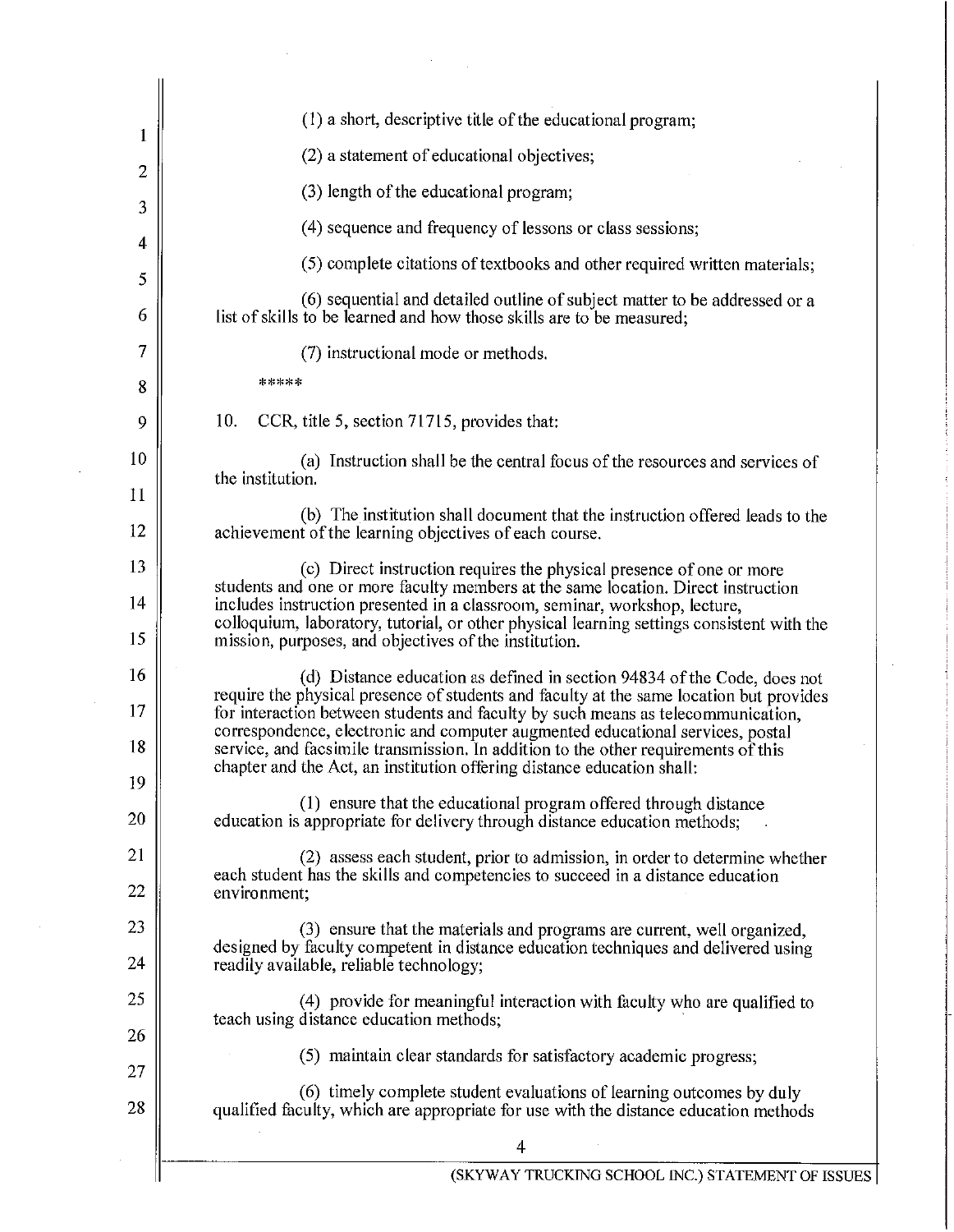|                     | used, and evaluated by duly qualified faculty.                                                                                                                                                                                                     |
|---------------------|----------------------------------------------------------------------------------------------------------------------------------------------------------------------------------------------------------------------------------------------------|
| 1                   | $(7)$ employ a sufficient number of faculty to assure that $(A)$ the                                                                                                                                                                               |
| $\overline{2}$<br>3 | institution's response to, or evaluation of, each student lesson is returned to the<br>student within $10$ days after the lesson is received by the institution; and $(B)$ the                                                                     |
| 4                   | institution's response to, or evaluation of, each student project or dissertation is<br>returned to the student within the time disclosed in the catalog; and                                                                                      |
| 5                   | (8) shall maintain a record of the dates on which lessons, projects, and<br>dissertations were received and responses were returned to each student.                                                                                               |
| 6                   | CCR, title 5, section 71720, states, in relevant part:<br>11.                                                                                                                                                                                      |
| 7                   | *****                                                                                                                                                                                                                                              |
| 8                   | (b) Instructors in an Educational Program Not Leading to a Degree.                                                                                                                                                                                 |
| 9                   | (1) An institution shall employ instructors who possess the academic,                                                                                                                                                                              |
| 10                  | experiential and professional qualifications to teach, including a minimum of three<br>years of experience, education and training in current practices of the subject area                                                                        |
| 11                  | they are teaching. If an instructor does not possess the required three years of<br>experience, education and training in the subject area they are teaching, the institution                                                                      |
| 12                  | shall document the qualifications the instructor possesses that are equivalent to the<br>minimum qualifications.                                                                                                                                   |
| 13                  | (2) Each instructor shall maintain their knowledge by completing                                                                                                                                                                                   |
| 14                  | continuing education courses in his or her subject area, classroom management or<br>other courses related to teaching.                                                                                                                             |
| 15                  | (3) The institution shall not employ or continue to employ an instructor<br>who was adjudicated in a judicial or administrative proceeding as having violated any                                                                                  |
| 16                  | provision of the Act or this chapter, or as having committed any act that would<br>constitute grounds for the denial of a license under Section 480 of the Business and                                                                            |
| 17                  | Professions Code.                                                                                                                                                                                                                                  |
| 18                  | CCR, title 5, section 71730, provides:<br>12.                                                                                                                                                                                                      |
| 19<br>20            | (a) Each institution shall have a chief executive officer, a chief operating<br>officer and chief academic officer. One person may serve more than one function.                                                                                   |
| 21                  | (b) The duties, responsibilities, and performance evaluation criteria for                                                                                                                                                                          |
| 22                  | each administrator shall be set forth in a personnel manual or other writing<br>maintained by the institution.                                                                                                                                     |
| 23                  | (c) An institution with one or more branch locations shall establish<br>written institutional policies, consistent with subdivision (d), regarding the division                                                                                    |
| 24                  | and sharing of administrative responsibilities between the central administration at the<br>main location and the administration at the branch locations.                                                                                          |
| 25                  | (d) The administrative staffing at each branch location shall reflect the                                                                                                                                                                          |
| 26                  | purposes, size, and educational operations at that location and at any satellite location<br>for which the branch has administrative responsibilities.                                                                                             |
| 27<br>28            | (e) The chief academic officer shall possess a degree or equivalent<br>acceptable experience at least equal to the highest qualifications required of the<br>institution's faculty. Chief academic officers employed on the date of implementation |
|                     | 5                                                                                                                                                                                                                                                  |
|                     | (SKYWAY TRUCKING SCHOOL INC.) STATEMENT OF ISSU                                                                                                                                                                                                    |

 $\bar{z}$ 

 $\mathcal{A}$ 

 $\hat{\boldsymbol{\beta}}$ 

(SKYWAY TRUCKING SCHOOL INC.) STATEMENT OF ISSUES

Ċ.

ċ

 $\frac{1}{2}$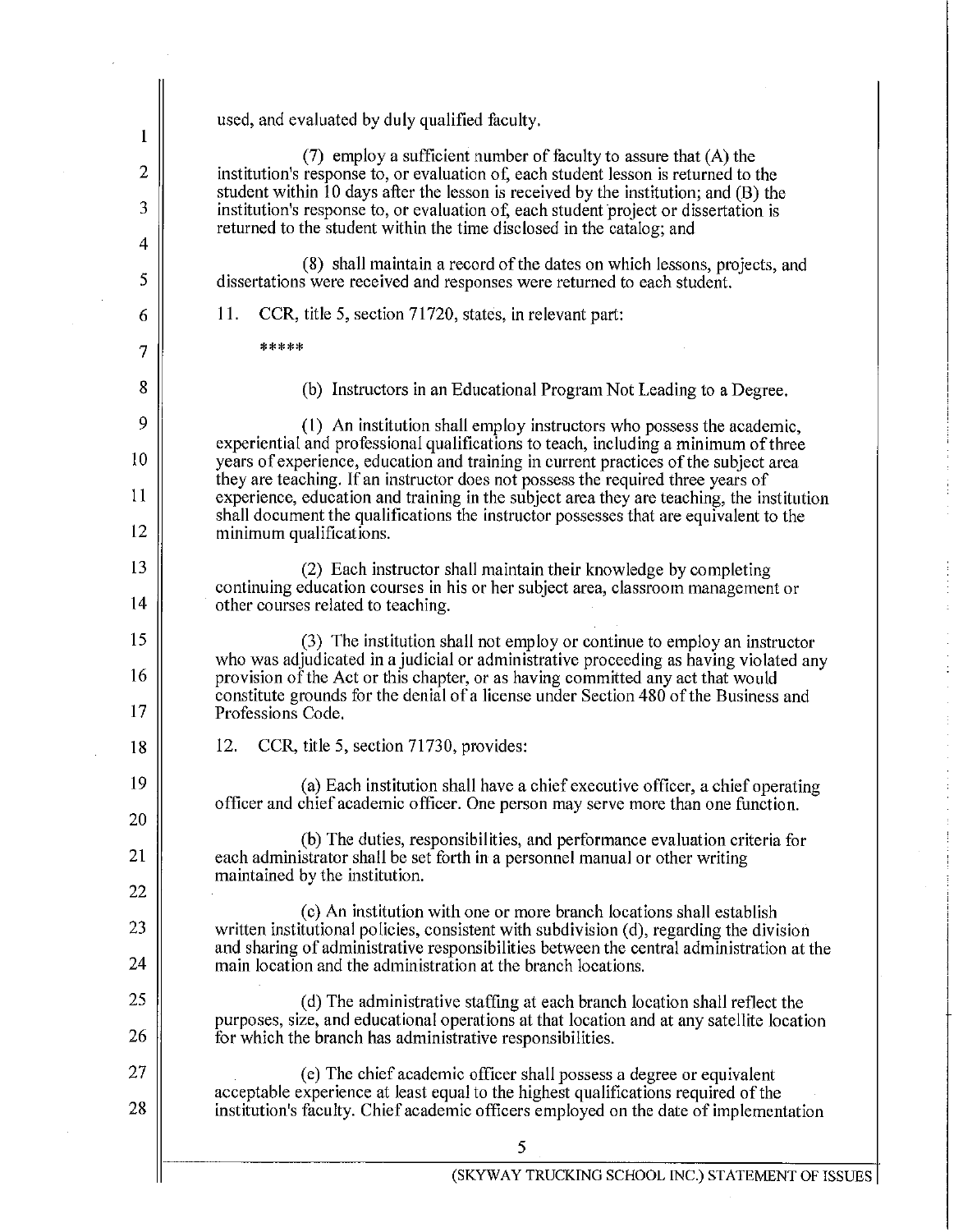| 1<br>2 | of these regulations, who do not meet the qualifications for their positions, shall have<br>three years to earn the necessary degrees or experience to qualify them for their<br>position. |  |
|--------|--------------------------------------------------------------------------------------------------------------------------------------------------------------------------------------------|--|
| 3      | (f) The institution shall employ administrative personnel who have the<br>expertise to ensure the achievement of the institution's mission and objectives and the                          |  |
| 4      | operation of the educational programs.                                                                                                                                                     |  |
| 5      | (g) The institution shall not employ or continue to employ any<br>administrative personnel who were adjudicated in a judicial or administrative                                            |  |
| 6      | proceeding as having violated any provision of the Act or this chapter or as having<br>committed any act that would constitute grounds for the denial of a license under                   |  |
| 7      | Section 480 of the Business and Professions Code.                                                                                                                                          |  |
| 8      | <b>FACTUAL BACKGROUND</b>                                                                                                                                                                  |  |
| 9      | 13.<br>On or about March 30, 2012, the Bureau received Respondent's Application No.                                                                                                        |  |
| 10     | 24634, which included the following information:                                                                                                                                           |  |
| 11     | • Form Application 94886 (rev. 7/10)                                                                                                                                                       |  |
| 12     | • Organization and Management                                                                                                                                                              |  |
| 13     | • Governing Board                                                                                                                                                                          |  |
| 14     | • Mission and Objectives                                                                                                                                                                   |  |
| 15     | • Exemplars of Student Agreements                                                                                                                                                          |  |
| 16     | • Advertising and Other Public Statements                                                                                                                                                  |  |
| 17     | • Instruction and Degrees Offered                                                                                                                                                          |  |
| 18     | • Description of Educational Program                                                                                                                                                       |  |
| 19     | Instruction in Languages Other Than English                                                                                                                                                |  |
| 20     | Financial Resources and Statements                                                                                                                                                         |  |
| 21     | • Facilities and Equipment                                                                                                                                                                 |  |
| 22     | • Libraries and other Learning Resources                                                                                                                                                   |  |
| 23     | Job Placement Assistance                                                                                                                                                                   |  |
| 24     | Catalog                                                                                                                                                                                    |  |
| 25     | • Graduation or Completion Documents                                                                                                                                                       |  |
| 26     | Recordkeeping: Custodian of Records                                                                                                                                                        |  |
| 27     | Self-Monitoring Procedures                                                                                                                                                                 |  |
| 28     |                                                                                                                                                                                            |  |
|        | 6                                                                                                                                                                                          |  |
|        | (SKYWAY TRUCKING SCHOOL INC.) STATEMENT OF ISSUES                                                                                                                                          |  |

 $\sim$ 

 $\sim$ 

 $\ddot{\phantom{a}}$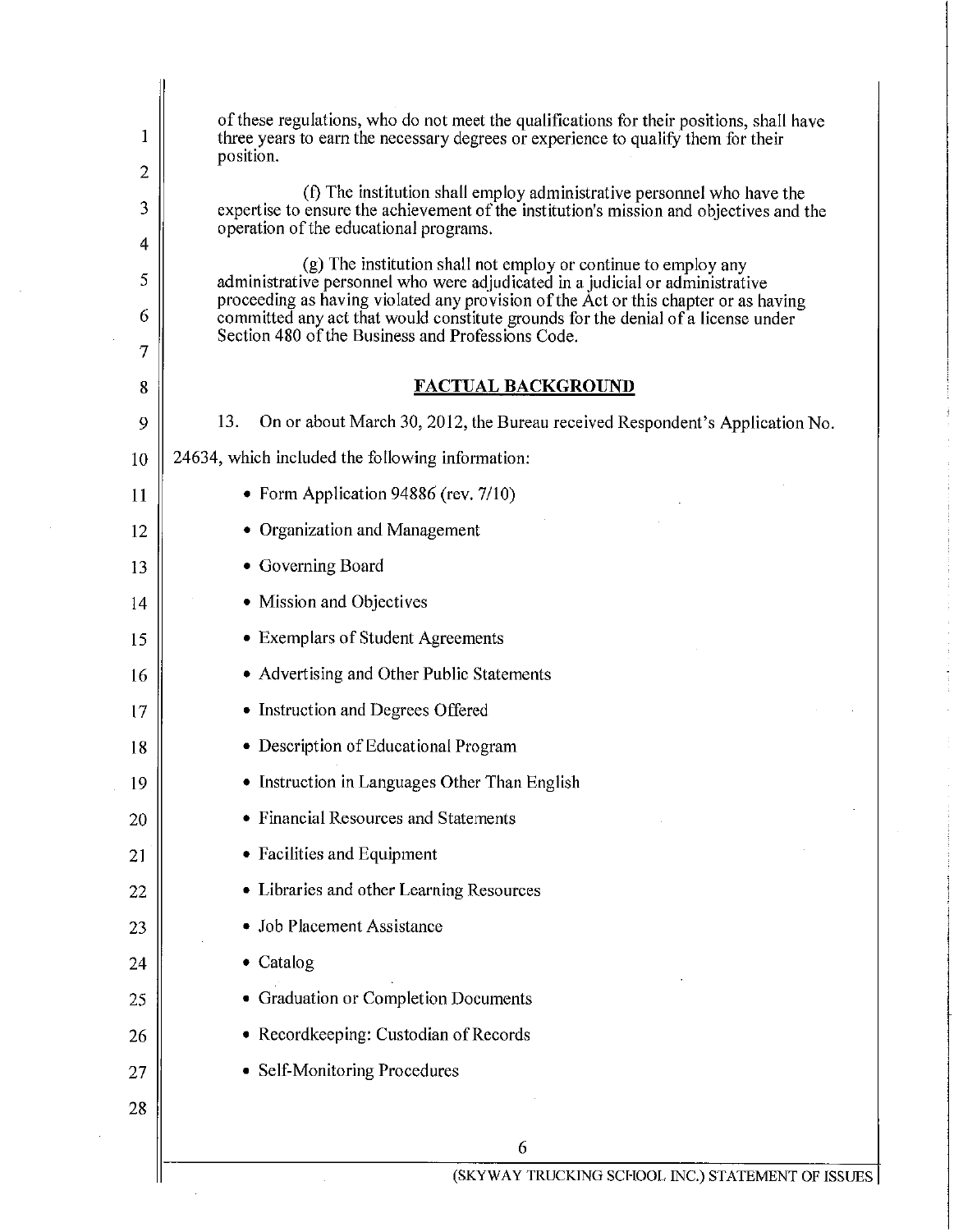| $\mathbf{1}$   | 14.<br>On April 23, 2012, the Bureau sent an Application Review Letter to Respondent. The          |  |
|----------------|----------------------------------------------------------------------------------------------------|--|
| $\overline{2}$ | Bureau received a response to this letter from Respondent on November 26, 2012.                    |  |
| 3              | 15.<br>On September 25, 2013, the Bureau sent a deficiency letter to Respondent. The               |  |
| 4              | Bureau received a response to the deficiency letter from Respondent on December 23, 2013.          |  |
| 5              | 16.<br>On April 3, 2014, the Bureau sent a deficiency letter to Respondent. Responses to the       |  |
| 6              | deficiency letter were received by the Bureau from Respondent on May 5, 2014 and on May 27,        |  |
| 7              | 2014.                                                                                              |  |
| 8              | 17.<br>On April 30, 2015, the Bureau received a letter changing the Person of Contact from         |  |
| 9              | Respondent.                                                                                        |  |
| 10             | $-18.$<br>On September 30, 2015, the Bureau sent a deficiency letter to Respondent. A              |  |
| 11             | response was received by the Bureau on November 2, 2016.                                           |  |
| 12             | 19.<br>A deficiency letter was sent to Respondent on January 11, 2017.                             |  |
| 13             | 20.<br>On August 17, 2017, the Bureau denied Respondent's Application since it was                 |  |
| 14             | incomplete, did not satisfy the minimum operating standards and certain deficiencies were not      |  |
| 15             | cured, as set forth in this Statement of Issues, below:                                            |  |
| 16             | <b>FIRST CAUSE FOR DENIAL OF APPLICATION</b>                                                       |  |
| 17             | (Incomplete Application)                                                                           |  |
| 18             | 21.<br>Respondent's application is subject to denial under Sections 94885, 94886 and               |  |
| 19             | 94887 and CCR, title 5, section 71400 subdivision (c), in that Respondent failed to provide        |  |
| 20             | complete information, without which the Bureau is unable to determine if the institution meets the |  |
| 21             | minimum operating standards as required by law, as follows:                                        |  |
| 22             | 22.<br>In a letter dated January 11, 2017, the Bureau requested Respondent provide                 |  |
| 23             | additional documentation for Respondent's Organization and Management, Instruction and             |  |
| 24             | Degrees Offered, Description of Educational Program, and Faculty, but the Bureau has not           |  |
| 25             | received a response from Respondent.                                                               |  |
| 26             | 111                                                                                                |  |
| 27             | 111                                                                                                |  |
| 28             | 111                                                                                                |  |
|                | 7                                                                                                  |  |
|                | (SKYWAY TRUCKING SCHOOL INC.) STATEMENT OF ISSUES                                                  |  |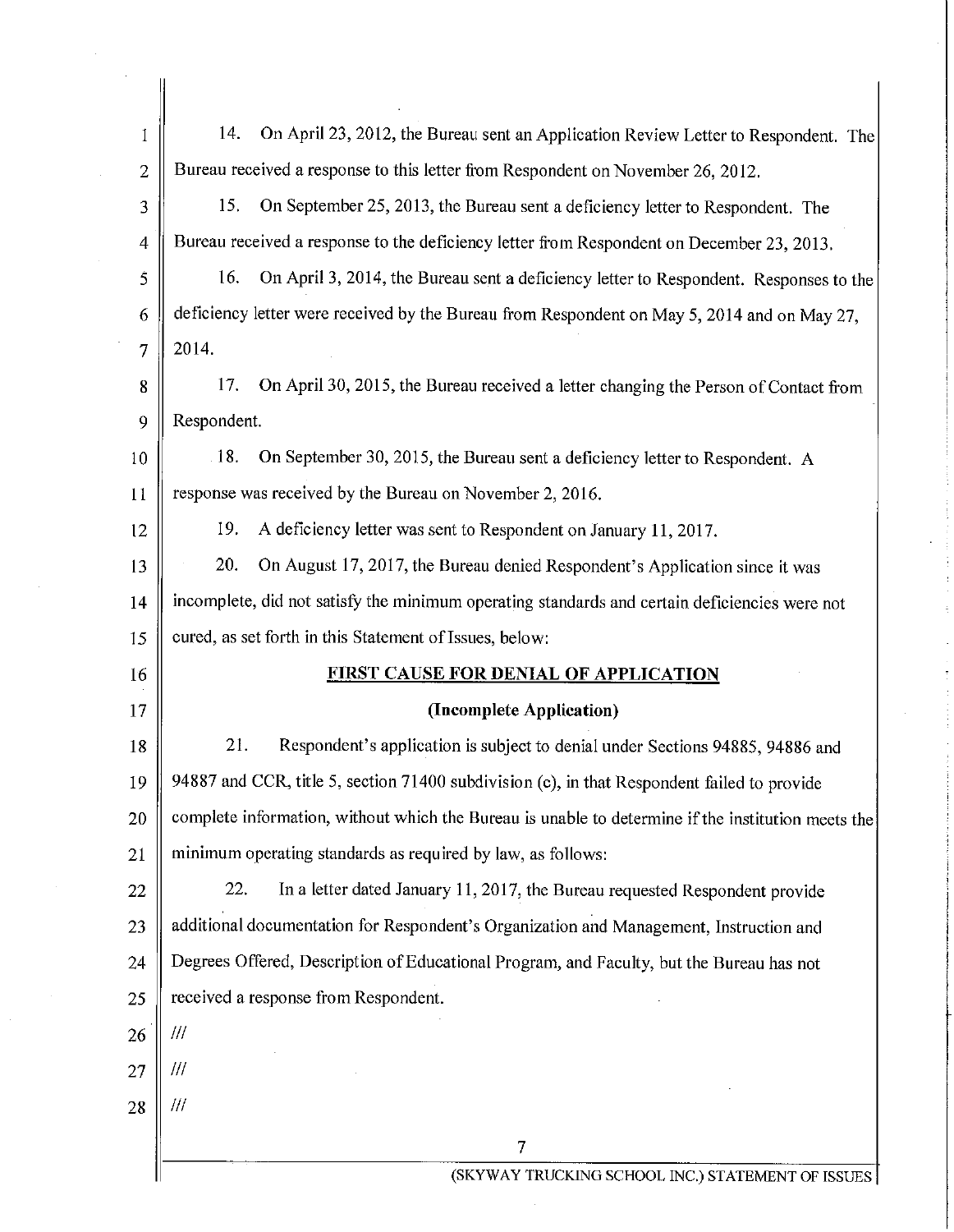| 1              | <b>SECOND CAUSE FOR DENIAL OF APPLICATION</b>                                                      |  |  |
|----------------|----------------------------------------------------------------------------------------------------|--|--|
| $\overline{2}$ | (Failure to Meet Minimum Operating Standards - Administration)                                     |  |  |
| 3              | 23.<br>Respondent's application is subject to denial under Sections 94885, 94886 and 94887         |  |  |
| $\overline{4}$ | and CCR, title 5, section 71730, in that Respondent has not met minimum operating standards, by    |  |  |
| 5              | failing to demonstrate that it has employed administrative personnel who have the expertise to     |  |  |
| 6              | ensure the achievement of Respondent's mission and objectives and the operation of its             |  |  |
| $\mathcal I$   | educational programs, as follows:                                                                  |  |  |
| 8              | 24.<br>In a letter dated January 11, 2017, the Bureau requested Respondent provide a               |  |  |
| 9              | curriculum vitae/ resume for its Chief Executive Officer and Chief Operating Officer. The          |  |  |
| 10             | response from Respondent dated November 2, 2016, that ". [M.S.] does not have a resume", is        |  |  |
| 11             | insufficient and does not meet minimum operating standards.                                        |  |  |
| 12             | <b>THIRD CAUSE FOR DENIAL OF APPLICATION</b>                                                       |  |  |
| 13             | (Failure to Meet Minimum Operating Standards -                                                     |  |  |
| 14             | <b>Educational Program &amp; Instruction)</b>                                                      |  |  |
| 15             | 25.<br>Respondent's application is subject to denial under Sections 94885, 94886 and 94887         |  |  |
| 16             | and CCR, title 5, sections $71710$ , subdivision (c) and $71715$ , subdivisions (a)-(c), in that   |  |  |
| 17             | Respondent has not met minimum operating standards by failing to provide the Bureau with a         |  |  |
| 18             | syllabus for one of its educational courses, as set forth more specifically below:                 |  |  |
| 19             | In a letter dated January 11, 2017, the Bureau requested Respondent provide a<br>26.               |  |  |
| 20             | syllabus for the Tractor/Trailer Driver Course, in accordance with CCR, title 5, section 71710,    |  |  |
| 21             | subdivision (c), which included: "course or module materials that are designed or organized by     |  |  |
| 22             | duly qualified faculty. For each program, each student shall be provided with a syllabus or course |  |  |
| 23             | outline that contains:                                                                             |  |  |
| 24             | (1)<br>A short descriptive title of the educational program;                                       |  |  |
| 25             | A statement of educational objectives;<br>(2)                                                      |  |  |
| 26             | Length of educational program;<br>(3)                                                              |  |  |
| 27             | Sequence and frequency of lessons or class sessions;<br>(4)                                        |  |  |
| 28             | (5)<br>Complete citations of textbooks and other required written materials;                       |  |  |
|                | 8                                                                                                  |  |  |

 $\mathcal{L}^{\pm}$ 

 $\hat{\mathcal{L}}$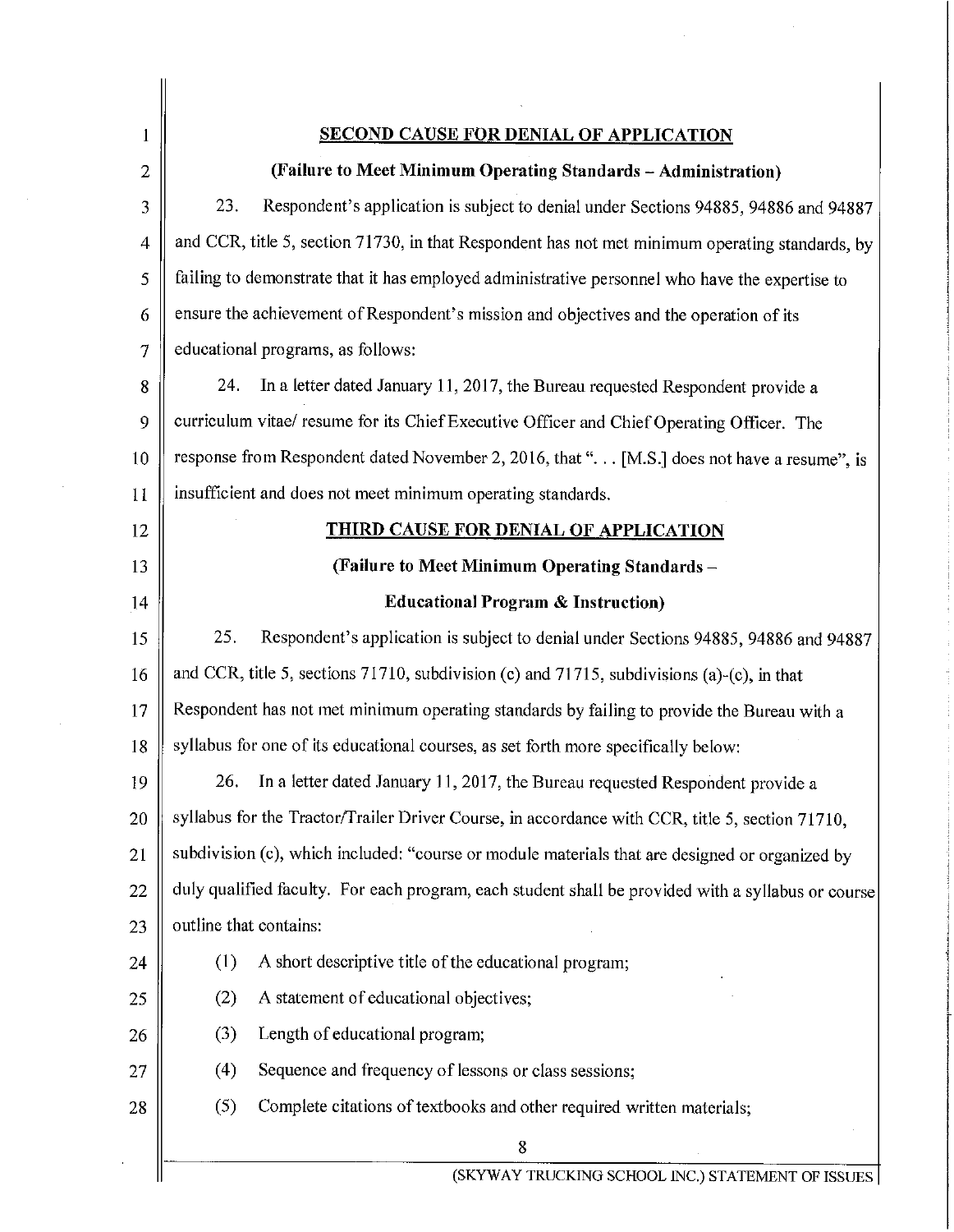| 1              | (6)                                                                                               | Sequential and detailed outline of subject matter to be addressed or a list of skills to             |
|----------------|---------------------------------------------------------------------------------------------------|------------------------------------------------------------------------------------------------------|
| $\overline{2}$ | be learned and how those skills are to be measured;                                               |                                                                                                      |
| 3              | (7)                                                                                               | Instructional mode or methods; and                                                                   |
| $\overline{4}$ | (8)                                                                                               | Specific learning outcomes tied to the sequence of the material."                                    |
| 5              | 27.                                                                                               | The Bureau received a syllabus for the Tractor-Trailer Driver Course; however, it is                 |
| 6              |                                                                                                   | non-compliant, as follows:                                                                           |
| 7              | (1)                                                                                               | Although all the components are in the syllabus, it contains two lengths for the                     |
| 8              |                                                                                                   | educational program: 160 hours and 440 hours, but fails to explain how the 440 hours were            |
| 9              | derived.                                                                                          |                                                                                                      |
| 10             | (2)                                                                                               | Each specific learning course objective/goal should have a learning outcome tied                     |
| 11             |                                                                                                   | directly to the objective/goal. The specific learning outcome for the course is too broad.           |
| 12             | (3)                                                                                               | Respondent should input all of the information in the syllabus into another syllabus                 |
| 13             |                                                                                                   | template that is more typically used by faculty in an academic setting.                              |
| 14             |                                                                                                   | <b>FOURTH CAUSE FOR DENIAL OF APPLICATION</b>                                                        |
| 15             |                                                                                                   | (Failure to Meet Minimum Operating Standards - Faculty)                                              |
| 16             | 28.                                                                                               | Respondent's application is subject to denial under Sections 94885, subdivision                      |
| 17             |                                                                                                   | $(a)(5)$ , 94886 and 94887 and CCR, title 5, section 71720, subdivision (b), in that Respondent does |
| 18             |                                                                                                   | not satisfy the legally required minimum operating standards for faculty. Respondent has not         |
| 19             |                                                                                                   | shown that its faculty members are qualified to perform the duties to which the faculty members      |
| 20             | were assigned, including providing instruction for its programs, as set forth more specifically   |                                                                                                      |
| 21             | below:                                                                                            |                                                                                                      |
| 22             | 29.                                                                                               | In a letter dated January 11, 2017, the Bureau requested Respondent provide for                      |
| 23             |                                                                                                   | faculty members C.C., J.S., and M.A., a curriculum vitae/ resume, licenses, and certifications that  |
| 24             | will support Respondent's hiring of these individuals as duly qualified faculty. In addition, the |                                                                                                      |
| 25             | Bureau requested Respondent provide employment contracts between Respondent and faculty           |                                                                                                      |
| 26             |                                                                                                   | members. Respondent's response, stating "At Will", is insufficient and inadequate.                   |
| 27             | 111                                                                                               |                                                                                                      |
| 28             | Ш                                                                                                 |                                                                                                      |
|                |                                                                                                   | 9                                                                                                    |
|                |                                                                                                   | (SKYWAY TRUCKING SCHOOL INC.) STATEMENT OF ISSUES                                                    |

 $\bar{\lambda}$ 

 $\sim$   $\sim$